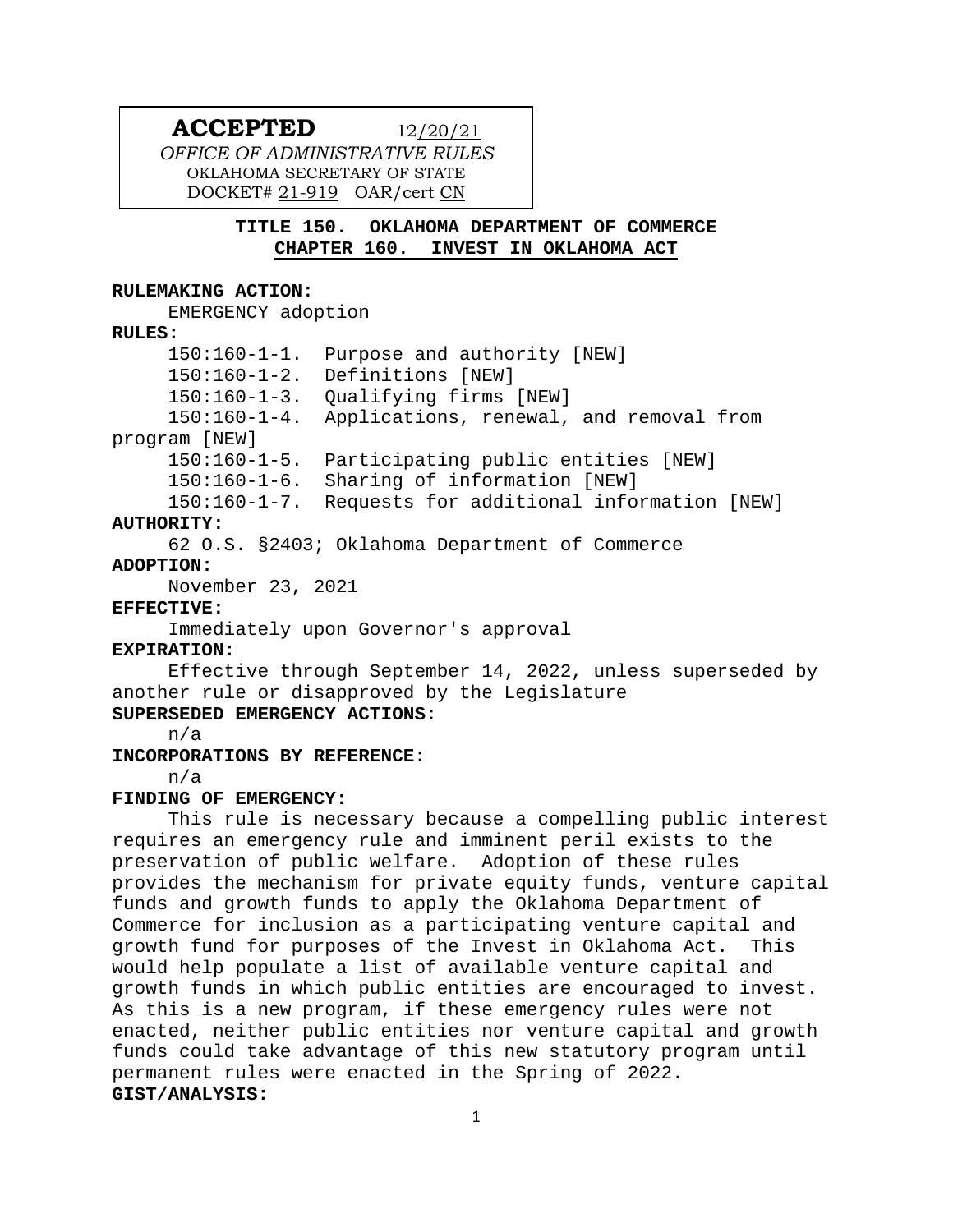This action establishes the application process for the Invest in Oklahoma Act located at 62 O.S. §2400 et. seq. It also clarifies criteria for participation in the program. **CONTACT PERSON:**

B. Joshua McGoldrick, General Counsel and Chief of Staff, Oklahoma Department of Commerce, 900 N. Stiles Avenue, Oklahoma City, OK, 73104, 405-815-5153, josh.mcgoldrick@okcommerce.gov

**PURSUANT TO THE ACTIONS DESCRIBED HEREIN, THE FOLLOWING EMERGENCY RULES ARE CONSIDERED PROMULGATED AND EFFECTIVE UPON APPROVAL BY THE GOVERNOR AS SET FORTH IN 75 O.S., SECTION 253(F):**

#### **150:160-1-1. Purpose and Authority**

 These rules implement the Invest in Oklahoma Act as set forth in Section 2400 et. seq. of Title 62 of the Oklahoma Statutes.

### **150:160-1-2. Definitions**

 The following words and terms, when used in this chapter, shall have the following meaning, unless context clearly indicates otherwise:

**"Department"** means the Oklahoma Department of Commerce.

**"Firm"** means the legal entity charged with management of the private equity fund, venture capital fund, or growth fund.

**"Fund"** means a private equity fund, venture capital fund or growth fund.

**"Oklahoma based"** means that the Fund or other business entity maintains their principal physical place of business in the State of Oklahoma.

**"Principal place of business"** means the place where a company's officers direct, control and coordinate the business's activities.

**"Principal"** means any person employed by the Fund responsible for making decisions about investments for the Firm, regardless of their job title.

**"Program"** means the Invest in Oklahoma Program.

**"Public entity"** means a public entity listed in section 2402 of Title 62 of the Oklahoma Statutes.

**"Substantial investments in this state"** means that the Fund has invested at least One Million Dollars (\$1,000,000) in Oklahoma based businesses over the three (3) years prior to application and is committed to invest at least ten percent (10%) of any funds received by one of the Public Entities in an Oklahoma Based business.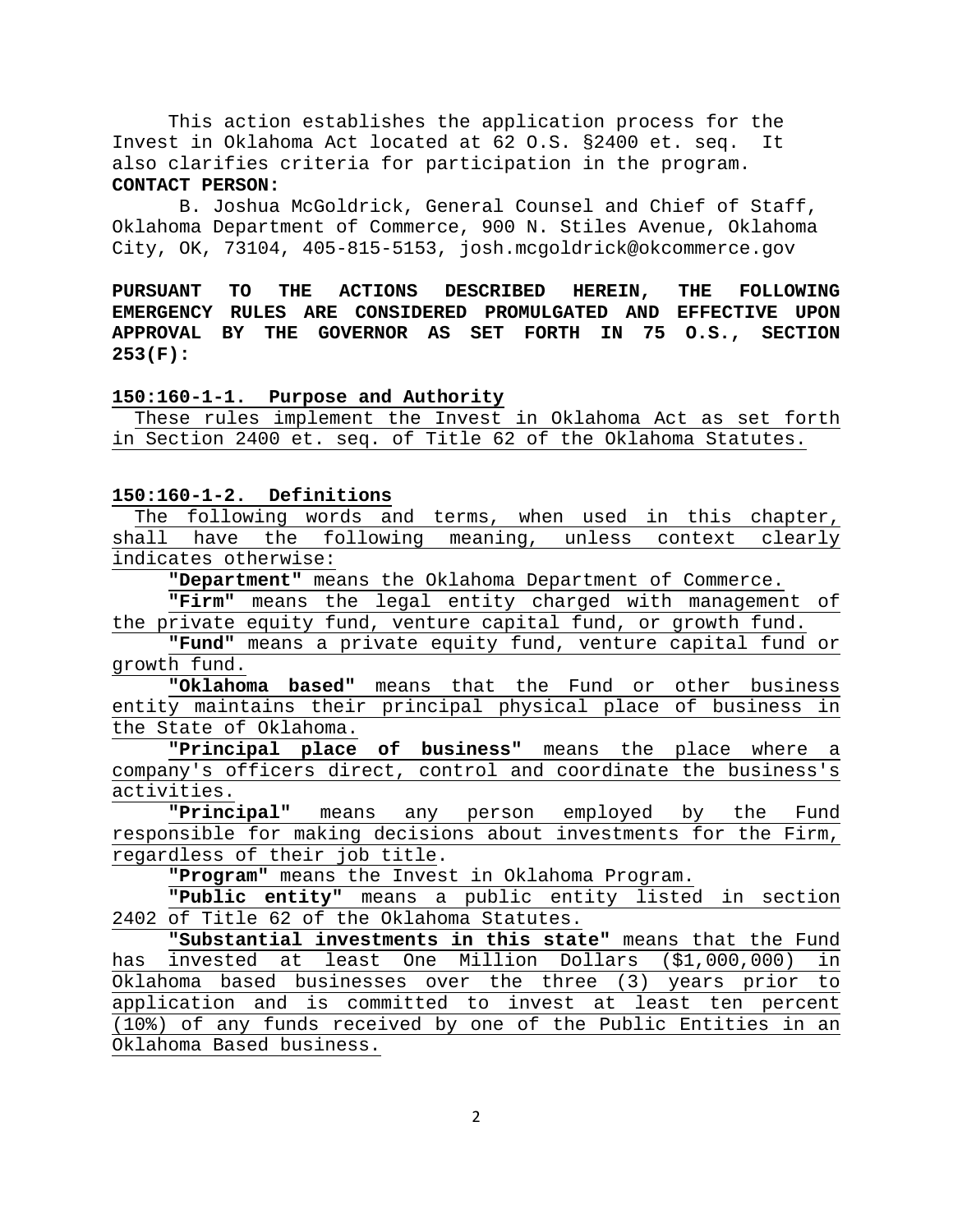**"Venture capital fund"** means as defined in paragraph (a) of section  $275.203(1)$  of Title 17 of Regulations.

# **150:160-1-3. Qualifying firms**

(a) To qualify to participate in the Program, a Firm must meet all of the following criteria at the time the application is received by the Department:

(1) An internal rate of return, including realized and unrealized gains, for the Firm's portfolio over the last since inception which is the greater of either:

(A) One-third (1/3) of the annual rate of return for venture capital firms as reported by Pitchbook Data, Inc., or

(B) Five percent (5%).

(2) The Firm managing the Fund will have been active for at least one full year prior to application.

(3) The Firm managing the Fund will have at least Five Million Dollars (\$5,000,000.00) in assets under management over the most recent year prior to application.

(4) Principals or Limited Partners associated with the Firm cannot have ever been convicted of or received a deferred sentence for the following:

(A) Any felony offense.

(B) Any misdemeanor offense involving a financial related crime.

(5) The Firm will commit to investing at least ten percent (10%) of any investment they receive from a Public Entity in Oklahoma Based businesses.

(6) A Firm participating in the program may charge no more than 2.5% of its capital as a management fee and may collect no more than 30% of carried interest.

Principals affiliated with the Firm will have a minimum of five (5) years of experience in one of the following areas:

(A) Institutional Investment,

(B) Executive level management, or

(C) Investment Banking.

(b) In addition to the criteria set forth above, a Firm which is not Oklahoma Based may only participate if the Firm has made Substantial Investments in this State.

# **150:160-1-4. Application, renewal, and removal from program**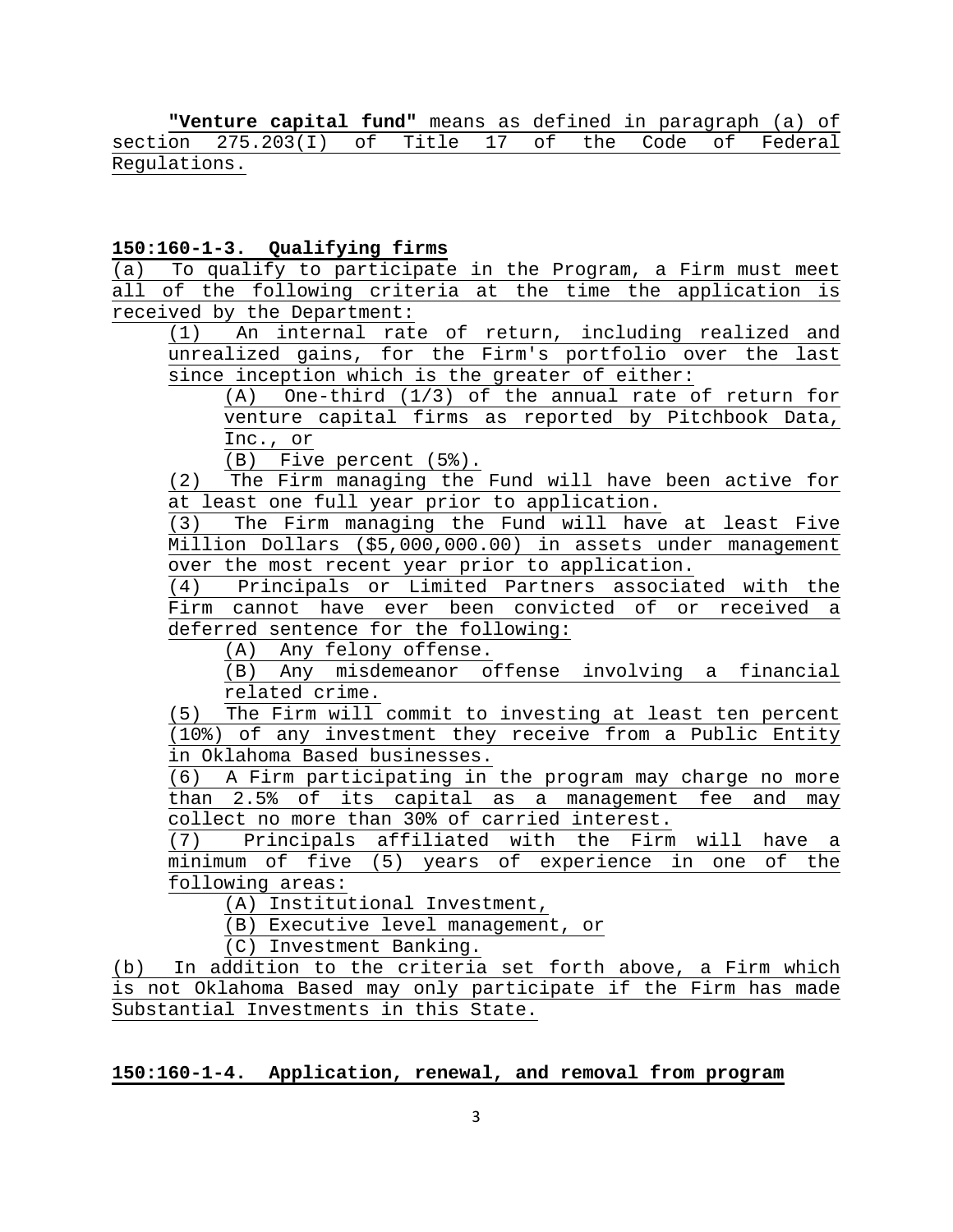(a) A Firm who wishes to participate in the Program will apply to the Department for participation using a form created by the Department.

(b) The application will mandate that the Firm provide all of the following information:

(1) Documentation concerning the rate of return for the Firm's portfolio from at least the most recent calendar year to the time of application.

(2) Documentation establishing the Firm's years of operation.

(3) Documentation establishing the amount of assets under management by the Firm from at least the most recent full calendar year to the time of application.<br>(4) Documentation concerning the di

Documentation concerning the differentiation and sustainability of investment strategy.

(5) Documentation establishing that a Firm who is Oklahoma-based meets the definition of an Oklahoma-based Firm.

(6) Documentation of the Firm's fee structure.

(7) Documentation establishing the experience of Principals associated with the Firm.

(8) Other documentation requested by the Department.

(c) Incomplete or improperly completed applications may be returned to the Firm without further consideration.

(d) Firms approved for participation in the Program may be approved for three (3) years.

(e) Renewal of program participation

(1) If a Firm which is participating in the Program seeks to continue in the Program after their approval period expires, the Firm will complete a renewal application and submit the same to the Department along with all documentation requested by the Department.

(2) The Department may provide a simplified renewal application for participation if it is deemed by the Department to be sufficient to determine the Fund meets program criteria.

(3) A Firm who applies for renewal must submit proof that it has invested at least ten percent (10%) of the amount received from a Public Entity in an Oklahoma Based business along with the renewal application. If a Firm cannot provide this information, it will not be renewed.

(3) If a Firm is approved for participation in the Program, the decision as to the length of its participation or renewal will be made in the sole discretion of the Department.

(4) If a Firm is not renewed for participation in the program, the Department will notify each Public Entity that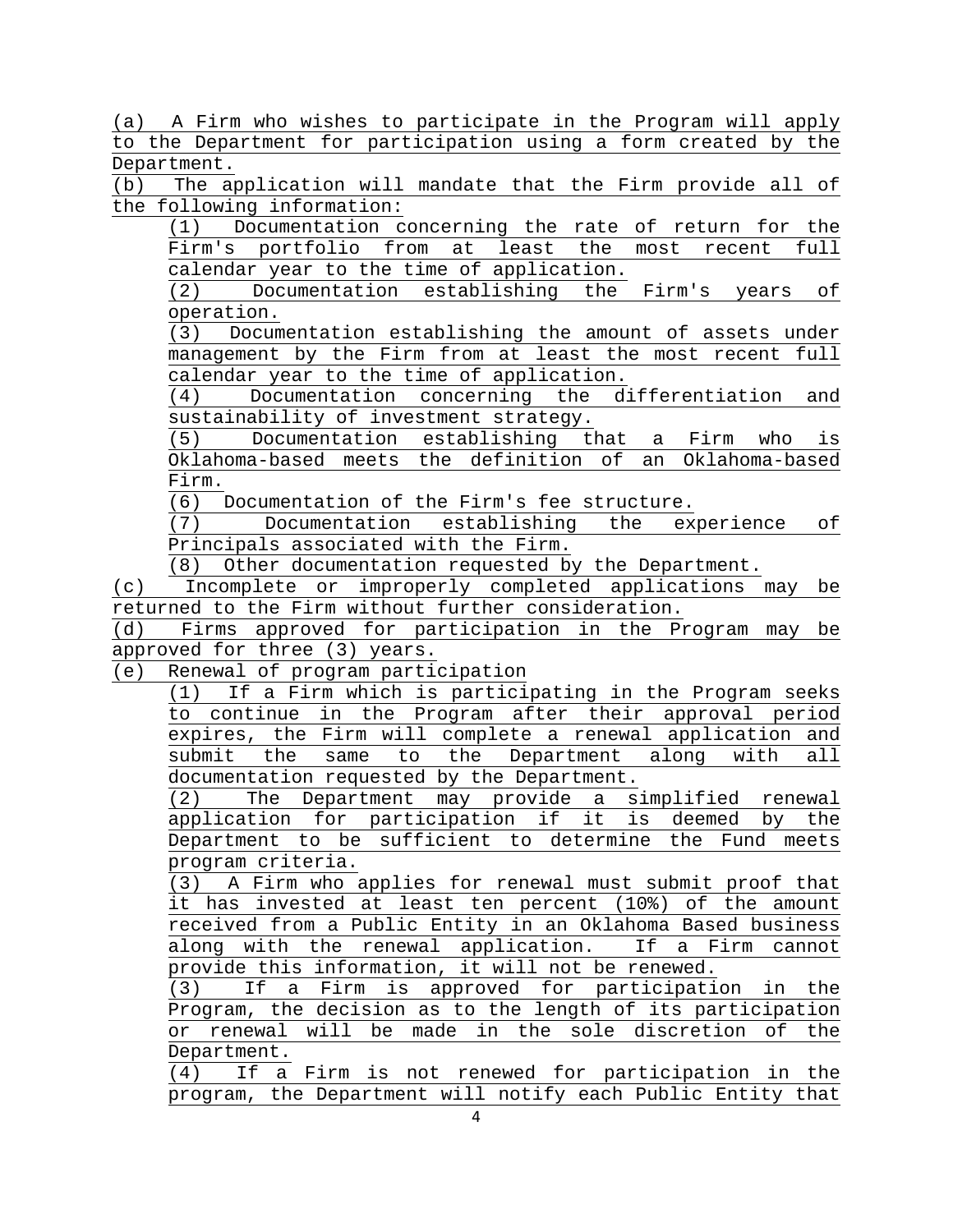the Firm has been removed from the program for failure to renew participation.

(f) Suspension and Removal of a Firm from the Program.

(1) The Department may suspend a Firm from participation in the Program at any time for any of the following reasons:

(A) If the Department reasonably believes the Firm is not being appropriately managed and invested.

(B) If an event occurs that, had it happened prior to the Firm's application, the Firm would have not been allowed to participate in the program.

(2) If the Department suspends a Firm from the Program, the Department will notify the Firm of the suspension within five (5) business days and will also notify each Public Entity that the Firm has been suspended from the Program.

(3) A Firm who is suspended from the Program may request an administrative hearing pursuant to the provisions regarding Individual Proceedings found in 150:1-11-1 et. seq. of the Department's General Rules of Practice and Procedures. If a hearing is held, each Public Entity will be notified of the result of the administrative hearing within a reasonable time.

(4) If the Firm does not prevail at the hearing, or if they do not timely request a hearing, they may be removed from participation in the Program and each Public Entity will be notified of the removal.

(5) Firms who are removed from the program may be disqualified from future participation by the Department either permanently or for a number of years if the Department believes that it is in the best interest of the State to do so.

# **150:160-1-5. Participating public entities**

(a) Public Entities who are considering investing under the act should not rely, either solely or in part, on the fact that a Firm has been approved for participation in making investment decisions.<br>(b) Becau

Because the needs of each Public Entity may be different, each Public Entity should do their own due diligence before investing in a participating Firm.

(c) By allowing a Firm to participate, the Department does not make any representation as to the performance or viability of any Fund or Firm. Public entities who choose to participate do so at their own risk after performing their own due diligence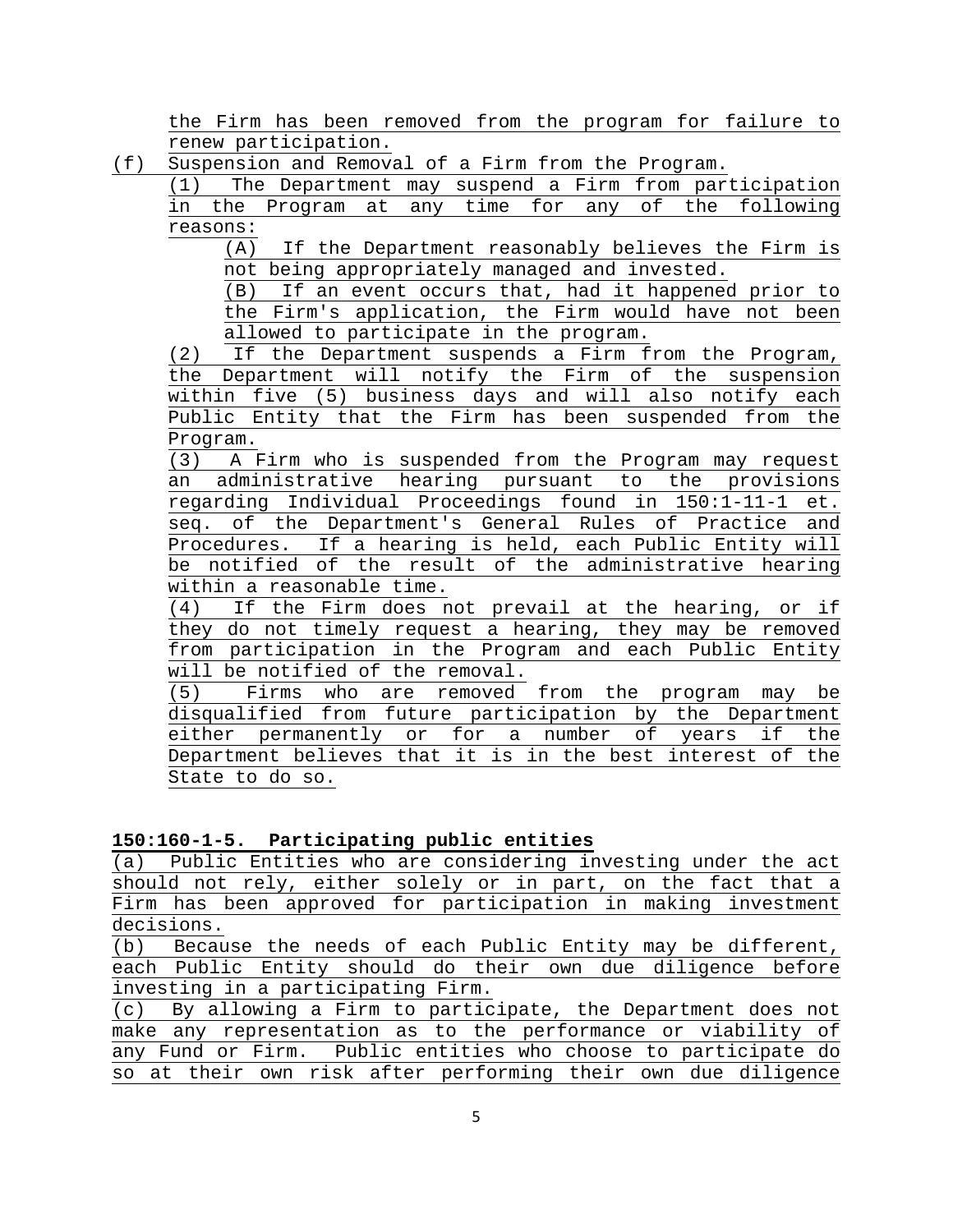and make decisions in accord with their fiduciary duties to their clients.

## **150:160-1-6. Sharing of information**

 The Department of Commerce will maintain a list of Firms who have been approved for participation in the Program. This list, along with a brief description of the Fund and contact information for the Firm may be shared with Public Entities upon request, and/or shared publicly on the website of the Department of Commerce.

## **150:160-1-7. Requests for additional information**

 The Department may request additional information from a Firm as deemed reasonably necessary by the Department at any time. Failure to provide such information within a time period set forth by the Department will be grounds for immediate suspension from the Program.